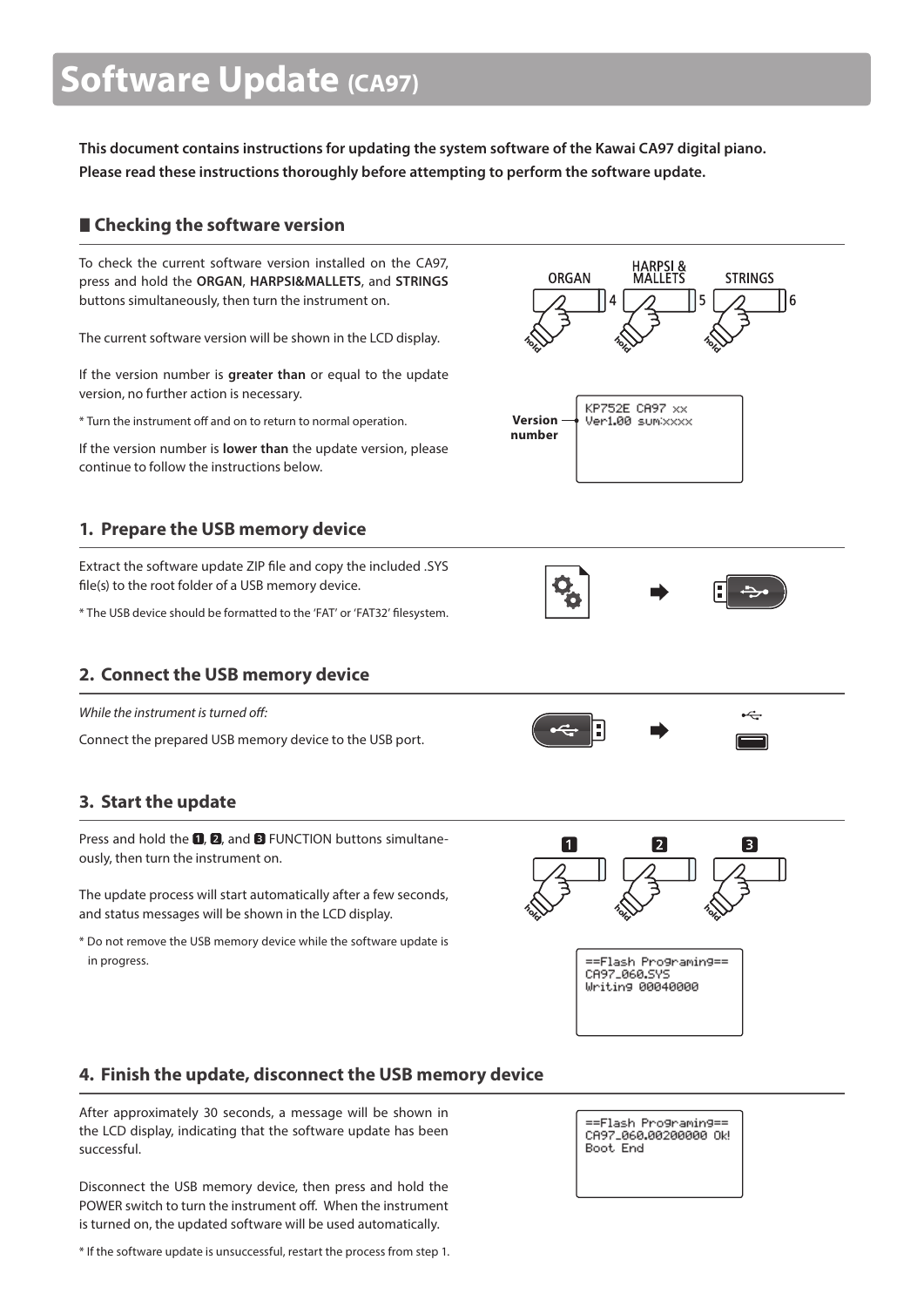### **CA97/CA67 system software changelog**

#### **V1.09 (July 2016)**

Fixed: User EQ displayed incorrect mid-low/mid-high frequency ranges (5.0 kHz  $\rightarrow$  4.0 kHz).

#### **V1.08 (March 2016)**

- Fixed: Playing an SMF file while the Chorus effect is enabled no longer changes the effect depth.
- Fixed: Stopping an SMF/Audio file while setting the 'A'-point A-B repeat function cancels the selection.
- Fixed: REVERB button could fail to enable the Reverb function in some cases.
- Fixed: Replaying a note while half-damper is press could produce damper off sound.
- Improved: Clock resolution of SMF playback is improved.
- Improved: Accuracy of metronome tempo is improved.

#### **V1.06 (May 2015)**

- Fixed: Potential freeze when selecting registrations while recording to internal recorder.
- Fixed: Dual Balance setting problem when selecting registrations while recording to internal recorder.
- Fixed: Potential freeze at end of recording when recording audio to some USB memory devices.
- Fixed: Potential glitches/errors when recording audio to some USB memory devices.
- Fixed: USB memory devices formatted on the instrument no longer trigger Windows 7 check dialogue.
- Fixed: Virtual Technician STORE function did not always store adjusted settings.
- Fixed: Sustain issue when adjusting DecayTime setting.
- Improved: Touch curve data revised for some sounds.
- Improved: Tone data revised for some sounds.
- Improved: The damper pedal/sostenuto pedal behaviour is improved when replaying the same key.

#### **V1.05 (March 2015)**

- Added: Support for Virtual Technician iPad app.
- Added: 'SplitPoint' setting added to EDIT menu for Split/Four Hands modes.
- Changed: Allow 'KeyTranspose' setting to be stored to Registration memories.
- Changed: Allow 'AudioRecGain' setting to be stored to Startup Setting memory.
- Changed: Use default filename for overdubbing save screen.
- Improved: Calculation method used for creating 'User' touch curves.
- Improved: Widened the adjustable User EQ MID range to 250~4000 Hz.

#### **V1.04 (March 2015)**

Improved: Check Registration and Startup Setting data at startup.

#### **V1.03 (Feburary 2015)**

Fixed: Noise that could occur when enabling the 'Triple Delay' effect.

#### **V1.02 (January 2015)**

- Improved: Revised tone data.
- Improved: Revised preset Speaker EQ.
- Improved: Revised preset 'Smart Mode' virtual technician data.